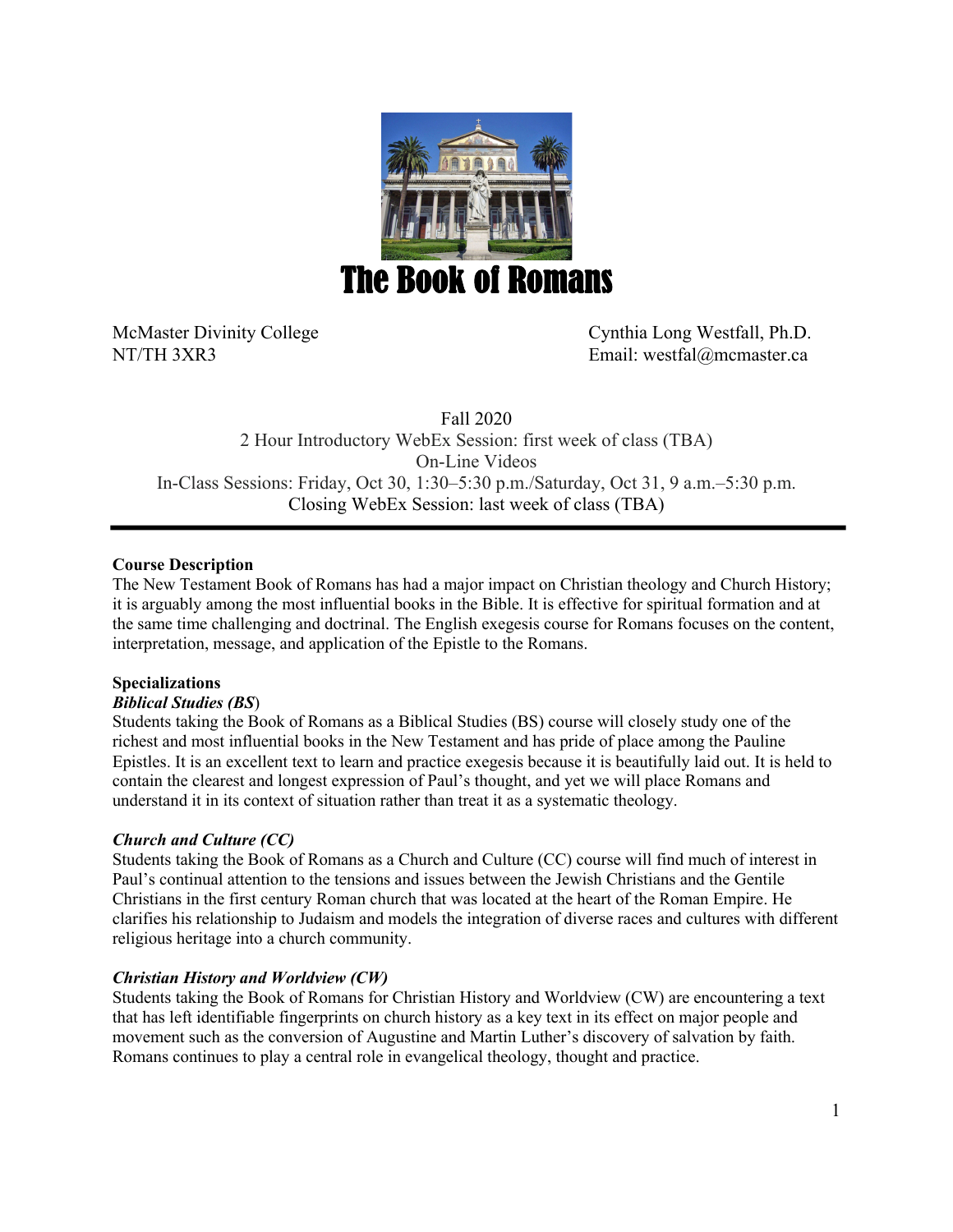# *Pastoral Studies (PS)*

Students taking the Book of Romans as a Pastoral Studies (PS) course will be able to equip themselves to teach and preach through a book that can be central to the discipleship of your congregation. Its content is theologically central for matters of faith as well as our understanding of the content of the gospel and it contains incredibly practical challenges and applications for spiritual transformation and living out our faith in a diverse church and culture.

# *Course Objectives*

Specific Objectives – Through reading, lectures, discussion and the completion of assignments the student will:

# **Knowing**

- Grasp the message and structure of Romans as a whole and in terms of its component parts
- Understand Romans in its social, historical, literary and religious Jewish Hellenistic context
- Become familiar with critical views concerning introductory and exegetical questions and identify the features in the text that illuminate the views
- Understand Roman's contribution to Pauline, Biblical and Systematic Theology

# **Doing**

- Highlight the message and themes, exegete significant passages, and understand the major issues in the text and its interpretive problems
- Apply the text to discipleship, community and/or ministry formation and consider strategies for its re-presentation in contemporary contexts
- Through theological reflection, apply the content of Romans to one's own deliberative theology

# **Being**:

- Appreciate Paul's distinctive theology and occasional goal(s)
- Allow the text to motivate, form and transform faith, love, hope, righteousness, and worship
- Become a resource to the church community in biblical understanding

# **Course Requirements**

*View Online Videos* (attendance) Students are required to view the scheduled weekly videos online.

# *Class Participation* (15%)

There will be a couple of venues in which you will be expected to participate in weekly activities and contribute to the course discussion online: (1) you will share content or initiate topics of discussion on the A2L discussion forums or on Padlet (which has a number of ways that you can share) and (2) you will respond or interact with the contribution/content/topics of others. Contribute content once a week and interact with a minimum interaction or response to five others each week (on the average).

# *Reading* (10%)

See the Daily Schedule at the end for the precise dates and pages.

Students are to read the portion of the assigned Romans text and textbook(s) covered in the video to watching the video (see Daily Schedule at the end). Be prepared to interact with the main issues in posting on topics and discussing the posts of other students..

Read Romans three times. Be sure that you read the chapters in Romans at least once before they are discussed in class.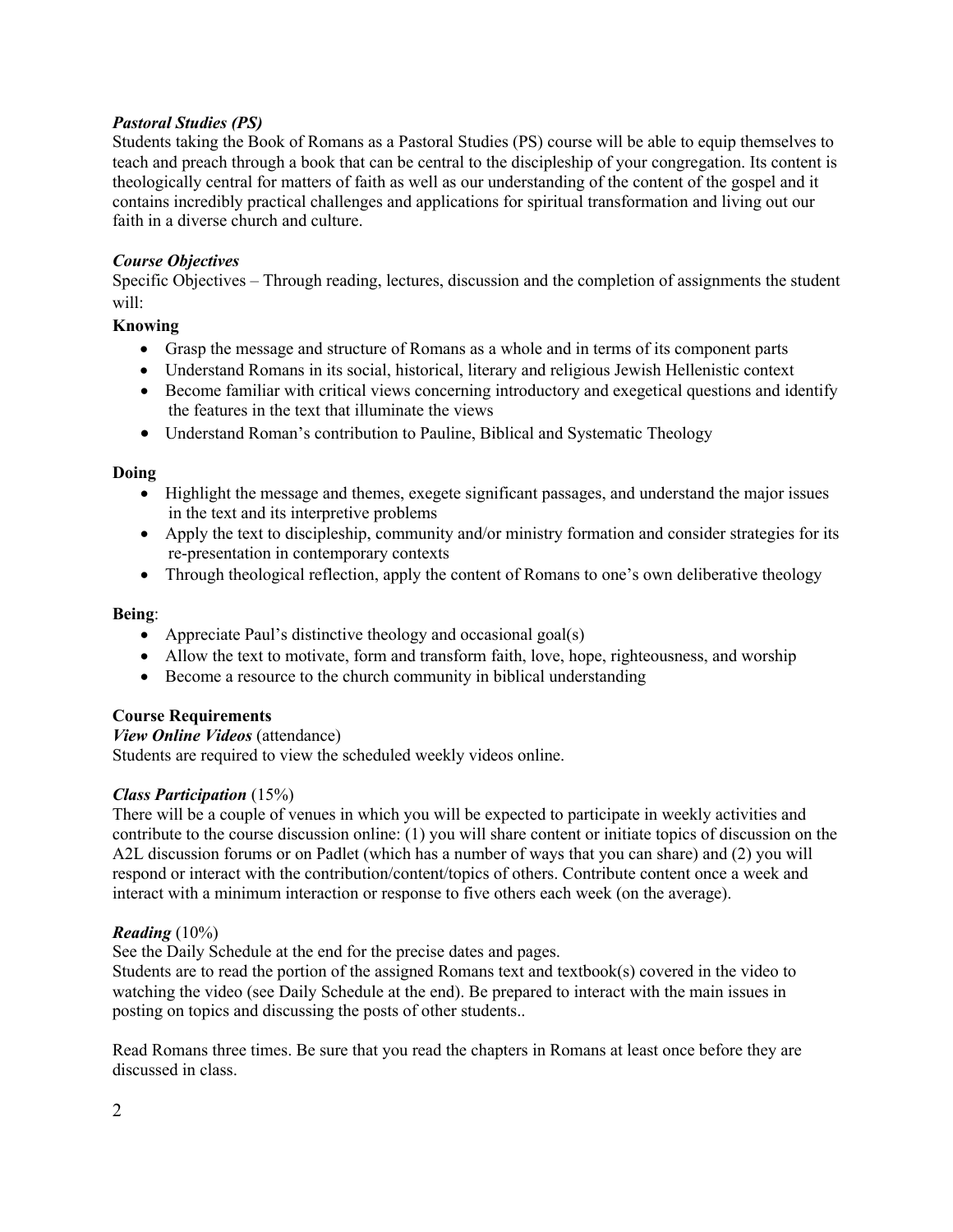Each student will submit a simple **reading report by 11:59 p.m., December 11**, indicating the percentage of the reading that has been completed.

# *Written Assignments*

# **Research or Exegetical Paper (40%)**

- Each student will write a research or exegetical paper on an aspect of Romans that reflects their specialization: biblical studies, church and culture, Christian history and worldview or pastoral studies. **It will be due November 6, at 11:59 p.m.** It will submitted in PDF form to Avenue. Late papers will be docked at the rate of 2% per day for the first 7 days (including weekends) and 5% per day after that.
- Length & style: It should be approximately 4,000 words (about fifteen pages) of text, excluding footnotes and bibliography. For all matters of style and form, consult the McMaster Divinity College Style Guide (see Style)
- Approach: Choose an aspect of Romans that reflects your specialization, and do the appropriate research that effectively interacts with the text and with pertinent factors in your specialization. Utilize a minimum of twelve academic sources.

# **Profile Project & Presentation (35%)**

Each student will complete a project or paper designed to make the research accessible in a specific contemporary context, and present the project in the closing WebEx session.

- The project **will be due December 4 at 11:59 p.m., submitted to A2L** (projects may be submitted in hard copy by arrangement). For all matters of style and form, consult the McMaster Divinity College Style Guidelines for Essays and Theses: http://www.macdiv.ca/students/documents/MacStyleGuide.pdf.
- Length & style: If written, it should be approximately 3,000 words (about 12 pages) of text, excluding footnotes and bibliography. For all matters of style and form, consult the McMaster Divinity College Style Guide (see Style). If it is a project, it should be somewhat comparable in time and effort to a 12 pg. research paper.
- Each student will submit a written description of their project on A2L including the student's specialization, the specific target audience, and a description of the project, due 11:59 p.m. on October 30.

Ideal: Apply your research paper to your project! Some suggestions include:

- o A sermon on a passage in Romans
- o A study guide that will assist young adult learners in exploring or understanding all or part of Romans. Include questions, explanations, directions and other material that both enlightens the text in its historical context and helps learners to connect the text with life today.
- o A movie presentation, critical review and discussion which encapsulates a theme of Romans with a modern metaphor.
- o A parable or allegory that utilizes significant or powerful contemporary imagery, symbols or metaphors that express the message and content of Romans.
- o A collection of poetry or songs that explore thought, themes and/or emotions in Romans.
- o An experience for a small group that simulates the situation of the recipients and the achievement of the goal(s) of the author.
- o A description of the connections between the characters, contexts and themes in your life story and Romans.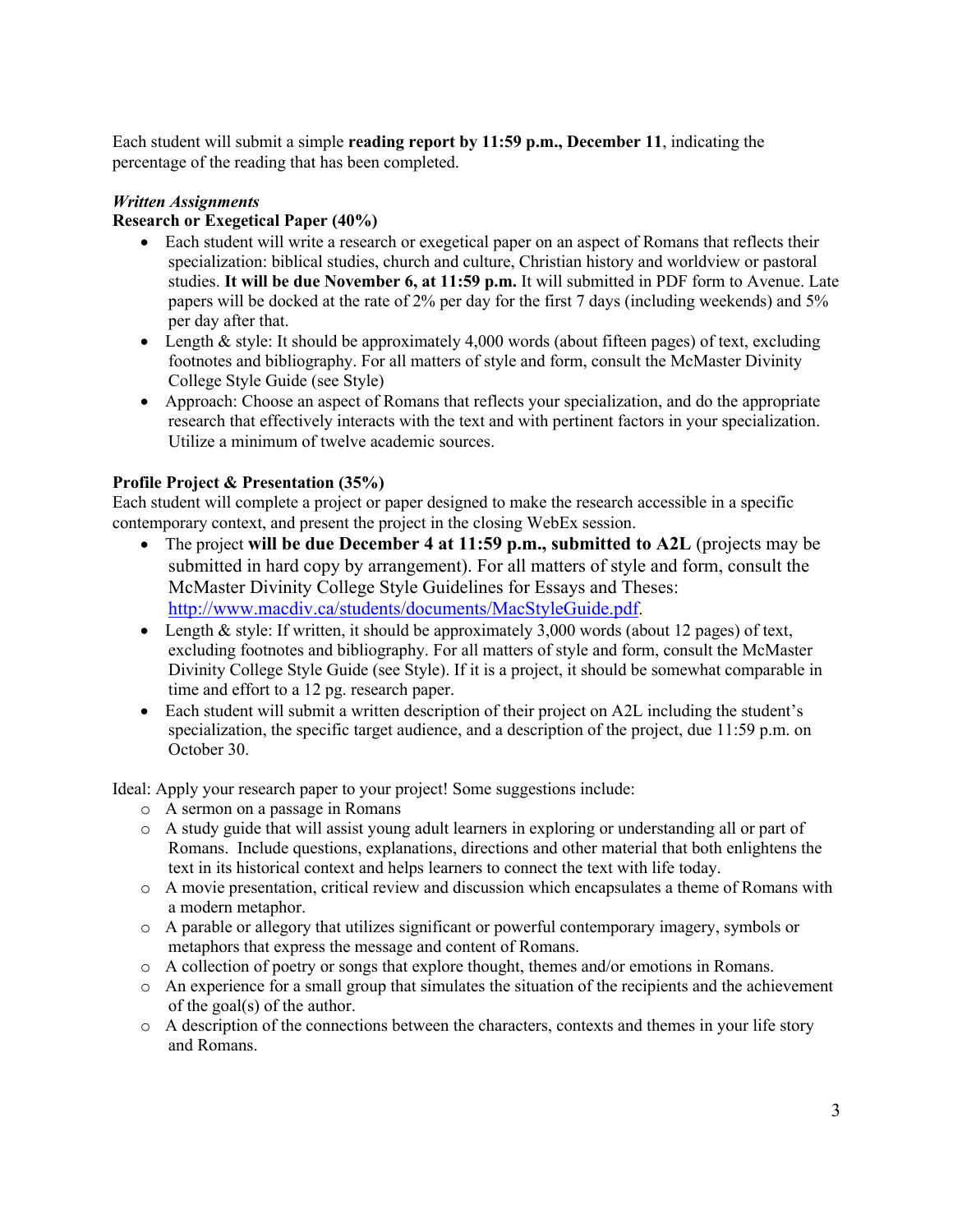Marking of the project will be based on:

- o How the message and content utilizes and applies Romans as the primary goal.
- o The appropriateness of the project for the identified target group,
- o The quality and proficient use of the medium
- o The estimated effort expended on the project (it should be nearly equal to the effort of a 12 pg. exegetical paper).

# *Grading Summary*

| $\triangleright$ Participation          | 15% |
|-----------------------------------------|-----|
| $\triangleright$ Reading                | 10% |
| $\triangleright$ Paper                  | 40% |
| $\triangleright$ Project & Presentation | 35% |

# *Textbooks and Materials*

# **Textbook**

Keener, Craig S. *Romans: A New Covenant Commentary*. NCC 6. Eugene, OR: Cascade Books, 2009.

# **Recommended**

Moo, Douglas. *The Epistle to the Romans*. NICNT; Grand Rapids: Eerdmans, 1996. Osborne, Grant R. *Romans* (NTC). Downers Grove, IL: InterVarsity, 2004. Porter, Stanley E. *The Letter to the Romans: A Linguistic and Literary Commentary*. Sheffield, UK: Sheffield, Phoenix, 2015. Suitable for those with Greek.

# **Textbook Purchase**

All required textbooks are available from MDC's book service, READ On, located in the new Hurlburt Family Bookstore, located beside the Chapel entrance, opposite Cullen Hall at McMaster Divinity College. It will be opening September 8, 2020, **by appointment only,** due to COVID-19 safety measures. For advance purchase, you may contact READ On Bookstore, 5 International Blvd, Etobicoke, Ontario M9W 6H3 by phone 416.620.2934, fax 416.622.2308, or email books@readon.ca. Other book services may also carry the texts.

# *Classroom Behavior*

# **Attendance**

Students are required to be present for the face to face sessions on May  $7 & 8$ . Students are expected to stay for the entire class sessions, unless arranged in advance.

# **Participation**

Please respect the opinions of others without disrespect or ridicule, even if you do not agree with them. However, feel free to respond logically and critically in an orderly manner. Similarly content in all papers should be irenic while it may critique alternate positions.

Students are not expected to be doing work on any other subject except that which is appropriate in the course outline.

Students are not to carry on off-topic conversations in class in person, the phone or on the internet.

We will eat and drink in class—please help with set up and clean up.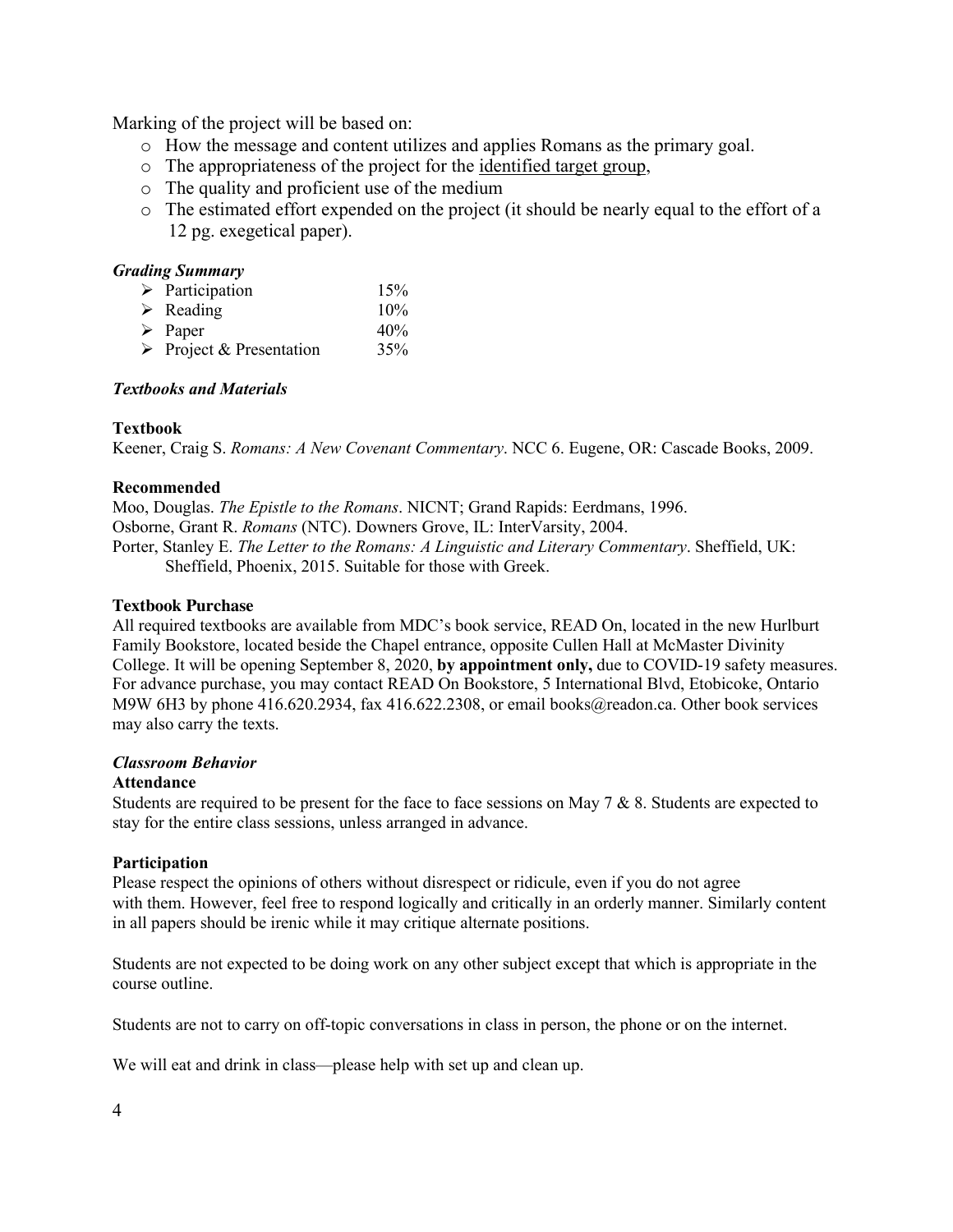Students who fail to respect these guidelines will be dismissed from the class with consequences.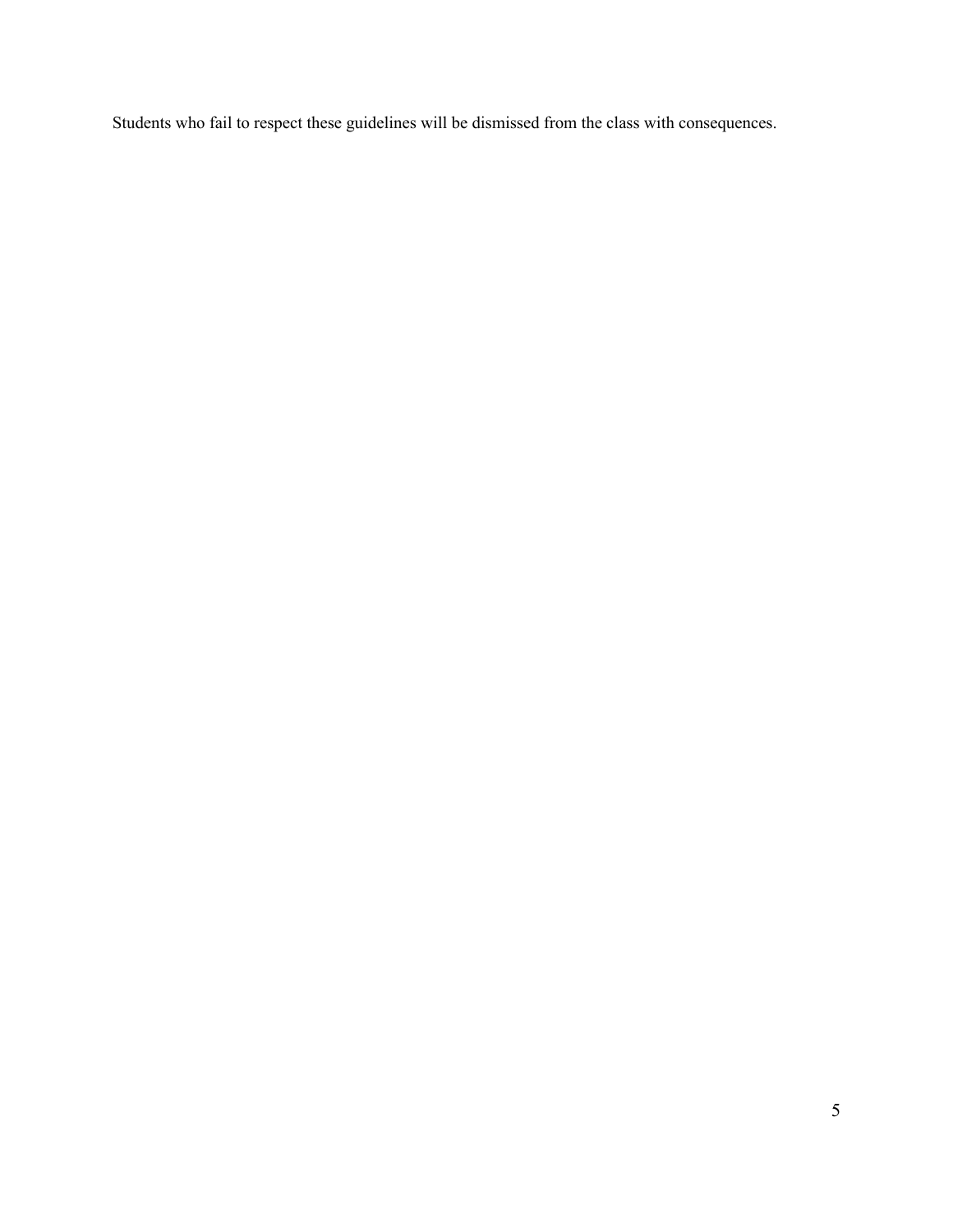# *MDC Policies*

# **Academic Honesty**

Academic dishonesty is a serious offence that may take any number of forms, including plagiarism, the submission of work that is not one's own or for which previous credit has been obtained, and/or unauthorized collaboration with other students. Academic dishonesty can result in severe consequences, e.g., failure of the assignment, failure of the course, a notation on one's academic transcript, and/or suspension or expulsion from the College.

Students are responsible for understanding what constitutes academic dishonesty. Please refer to the Divinity College Statement on Academic Honesty ~ http://www.mcmasterdivinity.ca/programs/rulesregulations

# **Gender Inclusive Language**

McMaster Divinity College uses inclusive language for human beings in worship services, student written materials, and all of its publications. In reference to biblical texts, the integrity of the original expressions and the names of God should be respected. The NRSV and TNIV are examples of the use of inclusive language for human beings. It is expected that inclusive language will be used in chapel services and all MDC assignments.

#### **Style**

All stylistic considerations (including but not limited to questions of formatting, footnotes, and bibliographic references) must conform to the McMaster Divinity College Style Guidelines for Essays and Theses

Failure to observe appropriate form will result in grade reductions.

#### **Appointments & office hours**

Contact me if I can assist you in any way via Avenue or e-mail: westfal@mcmaster.ca There are no set office hours, but I am available by Skype appointment at cynthia.westfall

# **Disclaimer**

This syllabus is the property of the instructor and is prepared with currently available information. The instructor reserves the right to make changes and revisions up to and including the first day of class.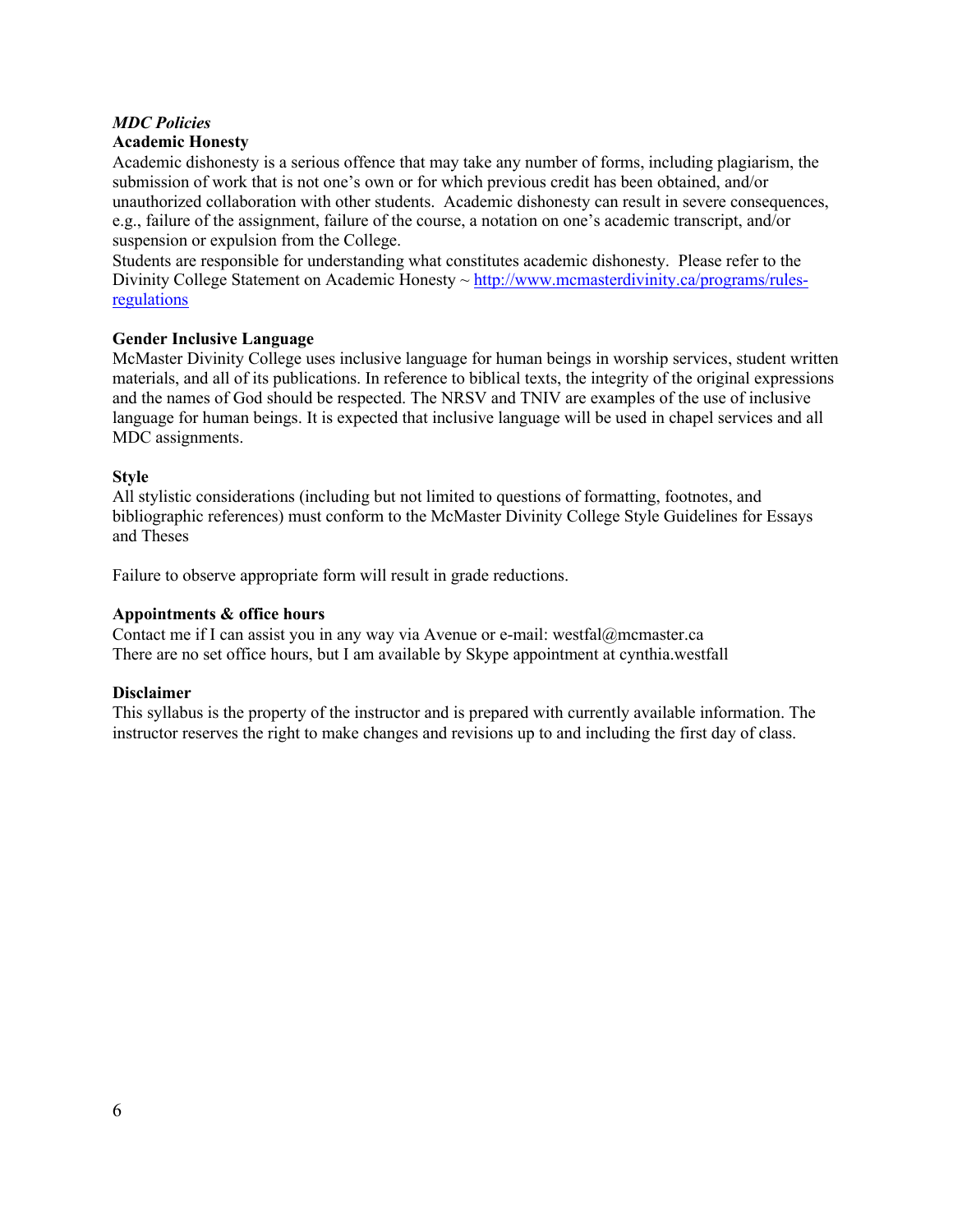| <b>DATE</b>      | <b>Chapters in Romans</b>             |  |
|------------------|---------------------------------------|--|
| Opening Week     | <b>Webex session (TBA)</b>            |  |
| Sept 14-18       | Video: Introduction to Romans         |  |
| Sept 21-25       | Video: Romans 1                       |  |
| Sept 28-Oct 2    | Video: Romans 2                       |  |
| Oct $5-9$        | Video: Romans 3                       |  |
| Oct 12-16        | Video: Romans 4                       |  |
| Oct 19-24        | MDC Hybrid in-class sessions          |  |
| Oct 30 1:30-5:30 | Romans in-class sessions              |  |
| Oct 31 9-5:30    | Romans 5, 6, 7, 8, 9-11               |  |
|                  | <b>Project description due Oct 31</b> |  |
| Nov $2-7$        | MDC Hybrid in-class sessions          |  |
|                  | Papers due Nov 6                      |  |
| Nov $9-13$       | Video: Romans 12-13                   |  |
| Nov 16-20        | ETS/SBL                               |  |
| Nov 23-27        | Video: Romans 14-15                   |  |
| Nov 30-Dec 4     | Video: Romans 16                      |  |
|                  | Projects due Dec 4                    |  |
| Closing Week     | <b>WebEx Session (TBA)</b>            |  |
| Dec $7-11$       | <b>Reading reports due Dec 11</b>     |  |

# **Romans Schedule, 2020**

*For Reading in Keener, read on the topics of the videos before watching the video.*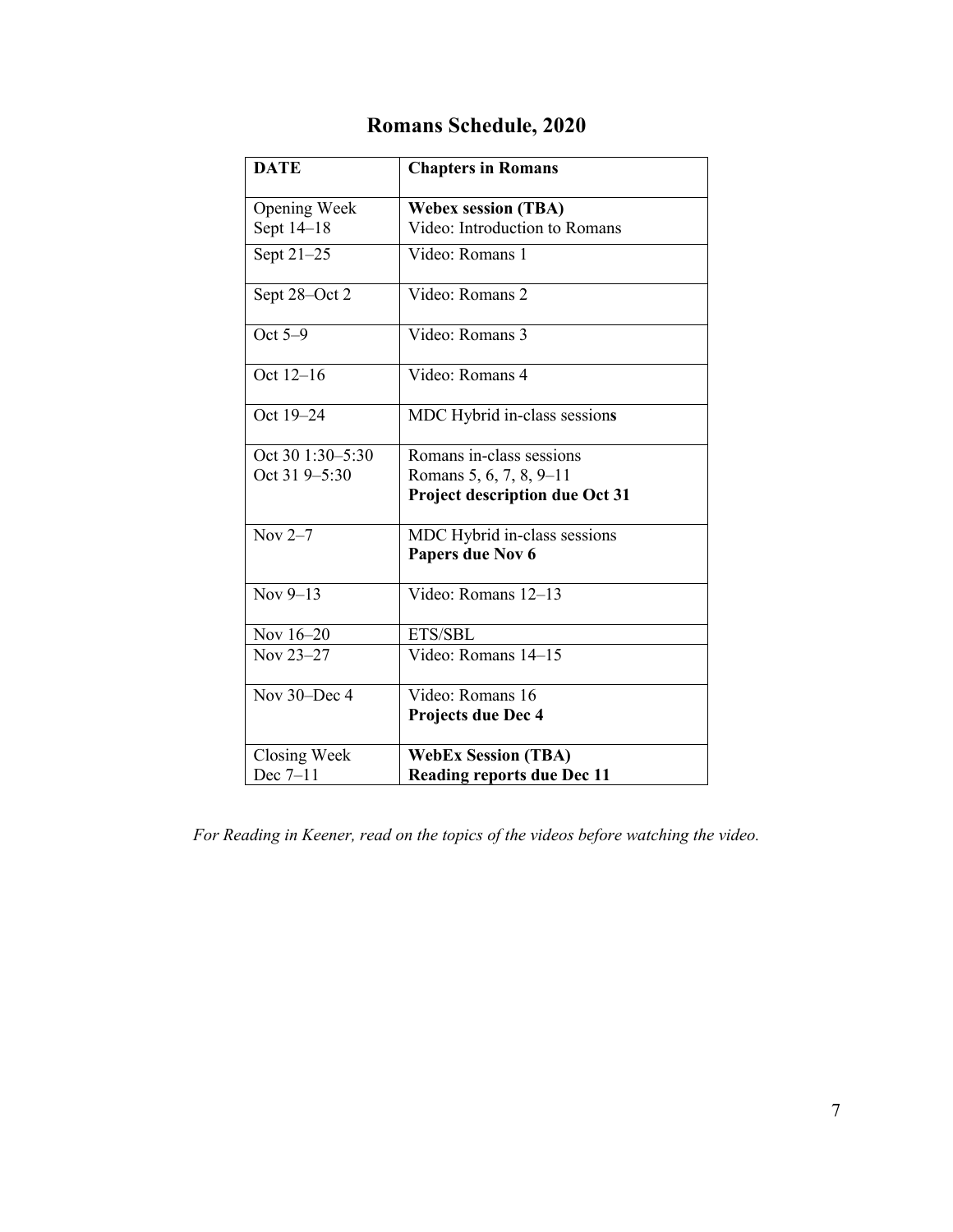# *Bibliography to be Expanded Commentaries on Romans*

The following is a selection of Roman commentaries.

- Barrett, C.K., *A Commentary on the Epistle to the Romans*. BNTC. London: A. & C. Black, 1957.
- Barth, K., *The Epistle to the Romans*. Trans. E.C. Hoskyns. London: Oxford University Press, 1933.
- Beet, J.A., *Commentary on St Paul's Epistle to the Romans.* London: Hodder and Stoughton, 1890.

Black, M., *Romans.* NCB. Grand Rapids, MI: Eerdmans, 1973.

- Bruce, F.F., *Romans.* TNTC. 2nd ed. Grand Rapids, MI: Eerdmans, 1985.
- Bryan, C. *A Preface to Romans.* New York: Oxford University Press, 2000.
- Cranfield, C.E.B. *A Critical and Exegetical Commentary on the Epistle to the Romans.* ICC. 2 vols. Edinburgh: T. & T. Clark, 1975, 1979.
- Dodd, C.H., *The Epistle of Paul to the Romans.* MNTC. London: Hodder and Stoughton, 1932.
- Dunn, John D.G., *Romans.* WBC 38AB. Waco, TX: Word, 1988.
- Fitzmyer, J.A. *Romans.* AB 33. New York: Doubleday, 1993.
- Godet, F.L. *Commentary on Romans*. 1883. Reprint, Grand Rapids, MI: Kregel, 1977.
- Hodge, C. *Commentary on the Epistle to the Romans.* Edinburgh: Elliot, 1864.
- Jewett, Robert. *Romans.* Hermeneia. Minneapolis, MN: Fortress, 2007.
- Johnson, L.T., *Reading Romans: A Literary and Theological Commentary.* New York: Crossroad, 1997.
- Käsemann, E. *Commentary on Romans.* Translated by G.W. Bromiley. Grand Rapids: Eerdmans, 1980.
- \_\_\_\_\_, *An die Römer.* HNT 8a. Tübingen: Mohr Siebeck, 1974.
- Keener, Craig S. *Romans: A New Covenant Commentary*. NCC 6. Eugene, OR: Cascade Books, 2009.
- Kuss, O. *Die Briefe an die Römer, Korinther und Galater.* RNT. Regensburg, de: Pustet, 1940.
- Lagrange, M.-J. *Saint Paul épitre aux Romains.* Paris: Gabalda, 1915.
- Leenhardt, F.J. *The Epistle to the Romans: A Commentary.* Translated by H. Knight. London: SCM Press, 1961.
- Lenski, R.C.H. *The Interpretation of St Paul's Epistle to the Romans.* Columbus: Wartburg, 1945.
- Lietzmann, H. *An die Römer.* HNT 8. 4th ed. Tübingen: Mohr Siebeck, 1933.
- Luther, M. *Commentary on the Epistle to the Romans.* Translated by J.T. Mueller. London: Oliphants, 1954.
- Moo, D. *The Epistle to the Romans.* NICNT. Grand Rapids, MI: Eerdmans, 1996.
- Moo, D. J. *Romans.* NIVAC. Grand Rapids, MI: Zondervan, 2000.
- Morris, L. *The Epistle to the Romans.* Pillar; Grand Rapids, MI: Eerdmans, 1988.
- Nygren, A. *Commentary on Romans.* Translated by C.C. Rasmussen. London: SCM Press, 1952.
- O'Neill, J.C. *Paul's Letter to the Romans.* Harmondsworth: Penguin, 1975.
- Osborne, G. R. *Romans.* NTC; Downers Grove, IL: InterVarsity, 2004.
- Porter, Stanley E. *The Letter to the Romans: A Linguistic and Literary Commentary*. Sheffield, UK: Sheffield, Phoenix, 2015

<sup>8</sup>